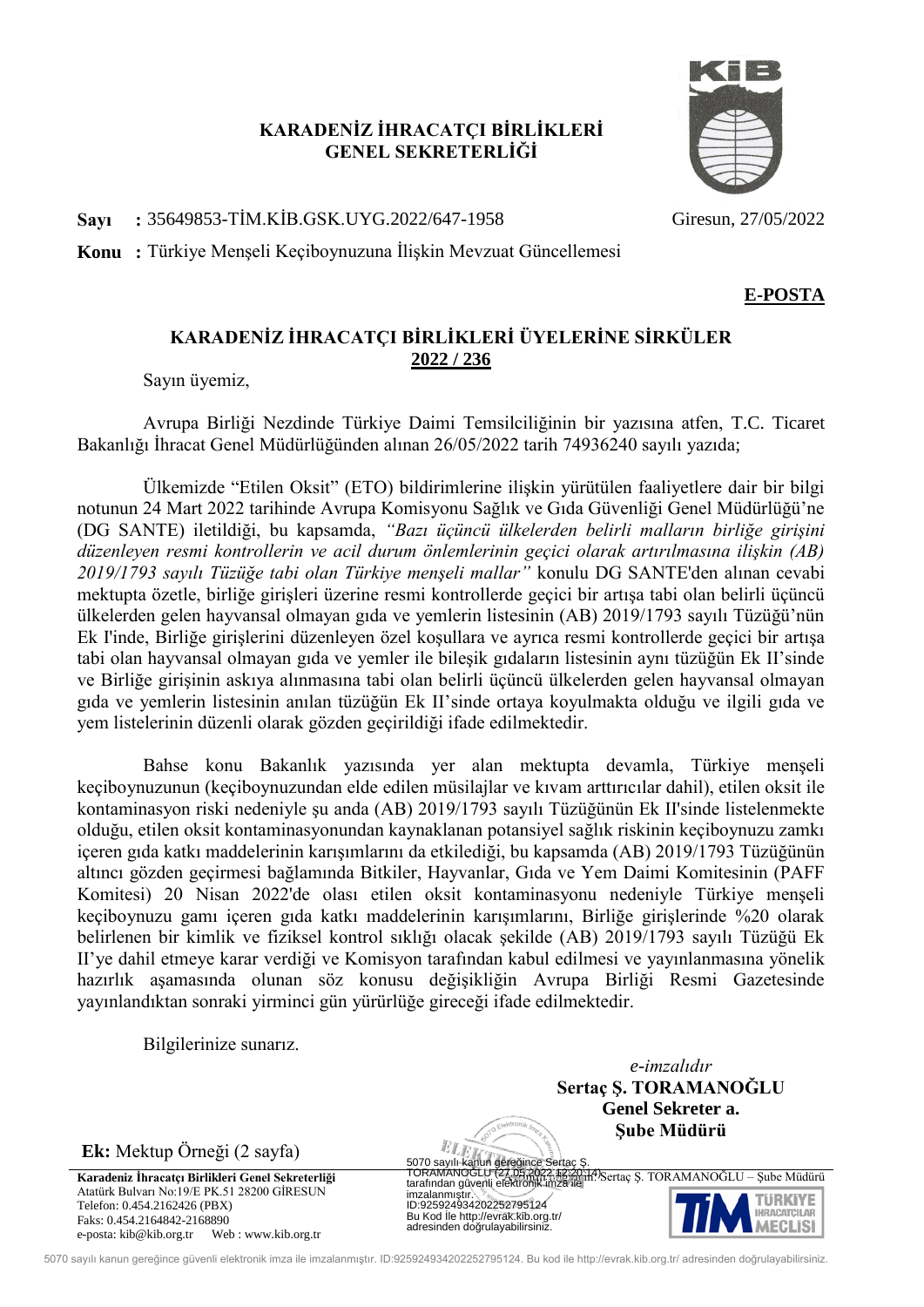

EUROPEAN COMMISSION DIRECTORATE-GENERAL FOR HEALTH AND FOOD SAFETY

**Crisis preparedness in food, animals and plants The Director**

> Brussels, SANTE/G3/AL/al(2022)3224186

Dear Mr Seçkin,

**Subject: Commodities originating in Turkey, which are subject to Regulation (EU) 2019/1793 on the temporary increase of official controls and emergency measures governing the entry into the Union of certain goods from certain third countries – Sixth Review**

I would like to contact you in relation to one commodity originating in Turkey.

Regulation (EU)  $2019/1793<sup>1</sup>$  lays down the list of food and feed of non-animal origin from certain third countries subject to a temporary increase of official controls upon their entry into the Union in its Annex I; the list of food and feed of non-animal origin and compound food subject to special conditions governing their entry into the Union as well as to a temporary increase of official controls in its Annex II; and the list of food and feed of non-animal origin from certain third countries subject to suspension of entry into the Union in its Annex IIa.

The lists of concerned food and feed are subject to review on a regular basis.

Locust beans (including mucilages and thickeners derived from locust beans) from Turkey are currently listed in Annex II to Regulation (EU) 2019/1793 due to the risk of contamination by ethylene oxide. The potential health risk from contamination by ethylene oxide affects mixtures of food additives containing locust bean gum. In the context of the sixth review of Regulation (EU) 2019/1793, the Standing Committee on Plants, Animals, Food and Feed (PAFF Committee) has agreed on 20 April 2022 to **include mixtures of food additives containing locust bean gum from Turkey in Annex II to Regulation (EU) 2019/1793 due to possible contamination by ethylene oxide, with a frequency of identity and physical checks established at 20% upon their entry into the Union**.

Mr Harun Seçkin, Director-General Ministry of Agriculture and Forestry General Directorate of Food and Control Eskişehir Yolu Üzeri 9 Km-Çankaya-Ankara Turkey

<u>.</u>

Commission européenne/Europese Commissie, 1049 Bruxelles/Brussel, BELGIQUE/BELGIË - Tel. +32 22991111

<sup>1</sup> Commission Implementing Regulation (EU) 2019/1793 of 22 October 2019 on the temporary increase of official controls and emergency measures governing the entry into the Union of certain goods from third countries implementing Regulations (EU) 2017/625 and (EC) No 178/2002 of the European Parliament and of the Council (OJ L 277, 29.10.2019, p. 89).